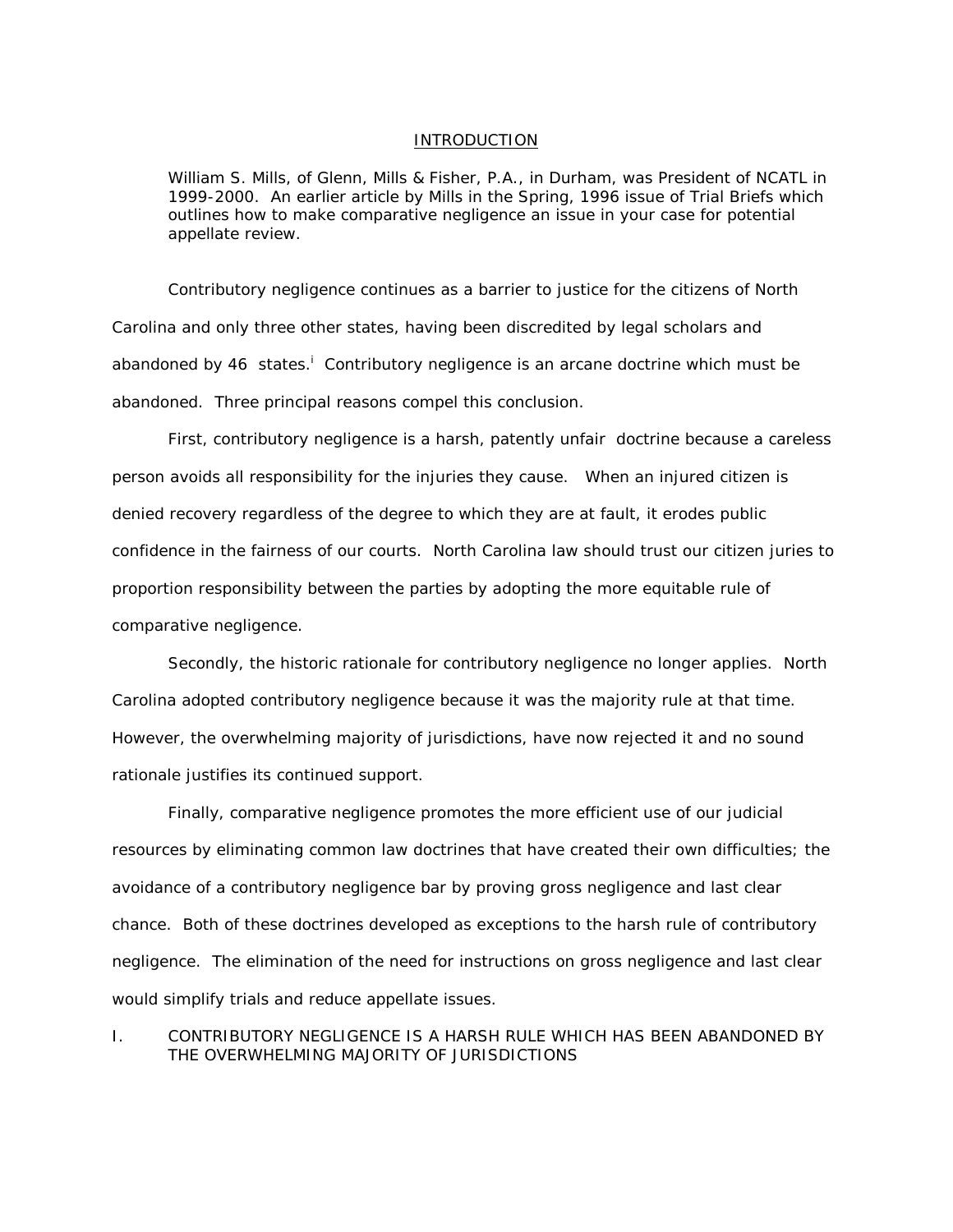The vast majority of jurisdictions within the United States have rejected contributory negligence in favor of comparative negligence because the overwhelming opinion of legal scholars and authorities recognize the basic concepts of fairness and justice embraced by comparative negligence.<sup>ii</sup> Four neighboring states, (Tennessee, South Carolina, Kentucky and West Virginia) have abandoned contributory negligence and adopted comparative negligence by judicial decision.<sup>iii</sup> The time has come for our Supreme Court to do the same iv

## B. Contributory Negligence is Unjust.

Negligence cases represent a significant portion of the trial courts' dockets. The public, therefore, has a significant interest in having these cases resolved in a manner that is fair, just and reasonable. Contributory negligence has been widely and thoroughly criticized for many years because of its lack of fundamental fairness. There are no defenders of contributory negligence in modern legal scholarship or judicial opinions. Contributory negligence is inherently unfair because it forces an injured person to bear the entire loss, even though the loss is caused in part by the wrongdoing of another. The injured party is forced to bear the entire burden of both parties' conduct, despite being the one least able to do so. The defendant is able to completely avoid personal responsibility for causing an injury. A half century ago, William L. Prosser observed that "No one ever has succeeded in justifying that as a policy, and no one ever will. $"$  [vi](#page-10-0)

Decisions from other States' Supreme Courts that have abandoned contributory negligence reiterate this criticism. The West Virginia Supreme Court referred to contributory negligence as an "obvious injustice."<sup>vii</sup> In Langley v. Boyter, Chief Judge Sanders, writing for the Court of Appeals of South Carolina, stated:

To paraphrase John Locke, there is nothing less powerful than an idea whose time has gone. In our opinion, the Doctrine of Contributory Negligence is an idea whose time has gone in South Carolina. It is extinct almost everywhere it once existed. It no longer exists in England, the country of its birth. It survives only in parts of this country, where it is threatened and endangered.

−2−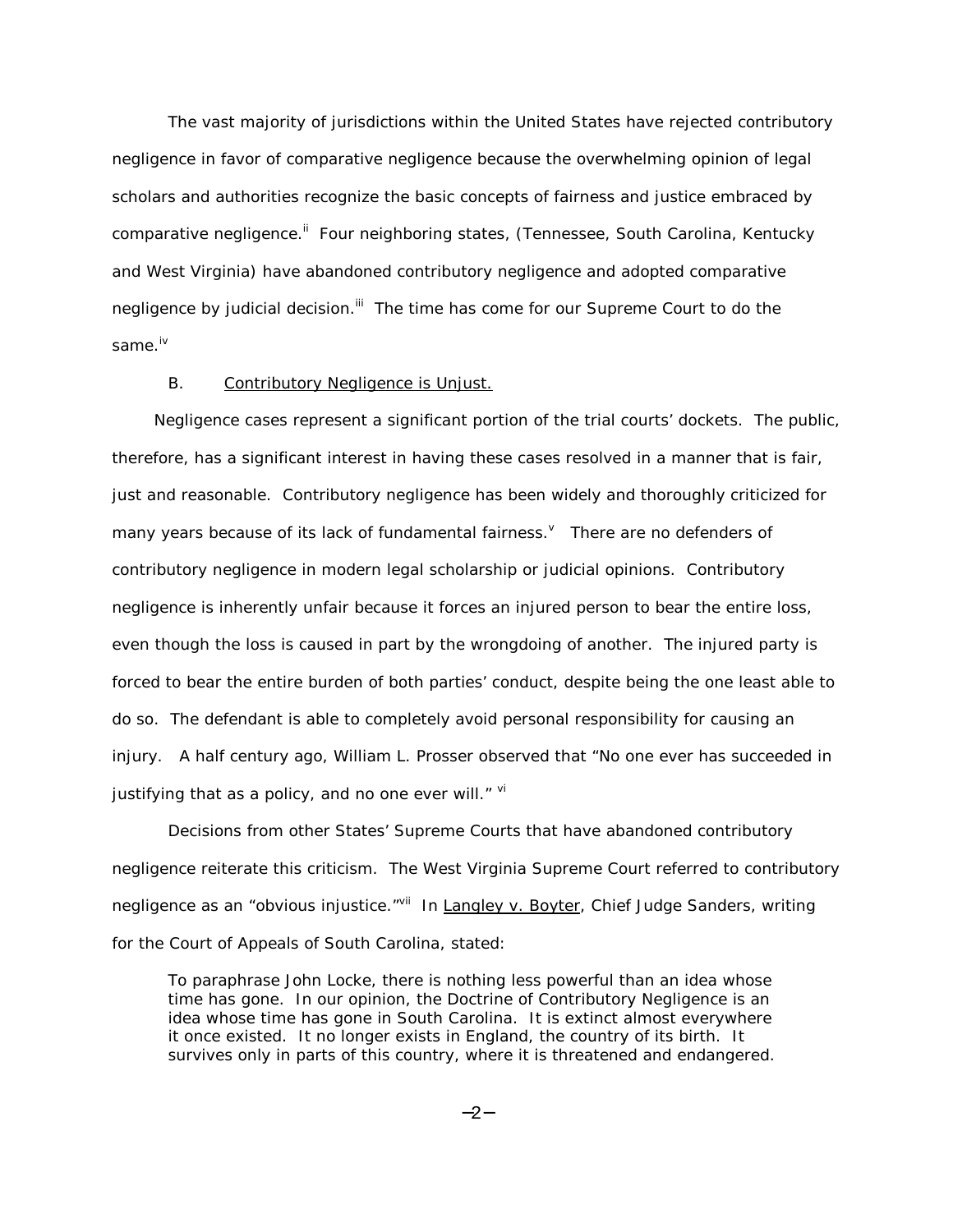Indeed the Doctrine of Contributory Negligence exists today as the Ivorybilled Woodpecker of the common law.

The continued existence of the Doctrine of Contributory Negligence as presently applied in South Carolina cannot be justified on any logical basis. It is contrary to the basic premise of our fault system allowing a defendant, who is at fault in causing an accident, to escape bearing any of its costs, while requiring a plaintiff, who is no more than equally at fault or less at fault to bear all of its costs. As our Supreme Court has observed, 'there is no tenet more fundamental in our law than liability follows the tortious wrongdoer'. Vill

One wonders how long we will have to wait to read such an enlightened position

articulated by our Supreme Court.

### C. The Harshness of Contributory Negligence Undermines the Public's Confidence in the Fairness of our Courts.

Contributory negligence erodes public confidence in our courts and their ability to

impart justice to persons in need of help. It has been widely recognized that juries, in order

to avoid the harshness of contributory negligence, will find the defendant liable, ignore the

plaintiff's contributory negligence, and then reduce the damages.<sup>ix</sup> Such motivation on the

part of a jury, as laudable and understandable as it may be in terms of doing justice in an

individual case, is harmful to the rule of law for three reasons:

 (1) It invites a jury to disregard the court's instructions and to engage in their attempt to be fair and just without appropriate guidance from the court.

(2) Jurors who disregard the law to reach a fair result have less faith and trust in their judicial system and the rule of law.

(3) Jurors who follow the judge's instructions regarding contributory negligence will feel as though they have not rendered a "just" decision.

Variations in jury response to contributory negligence result in inconsistent

applications of the law. Such justified reactions to the outdated doctrine of contributory

negligence causes citizen jurors to distrust the judicial system's ability to provide them,

their families, and neighbors with fair resolution of future problems. The civil law in a

democratic society must always be rational and just and thereby earn the respect and

confidence of its consumers--the citizens. Our Supreme Court should welcome the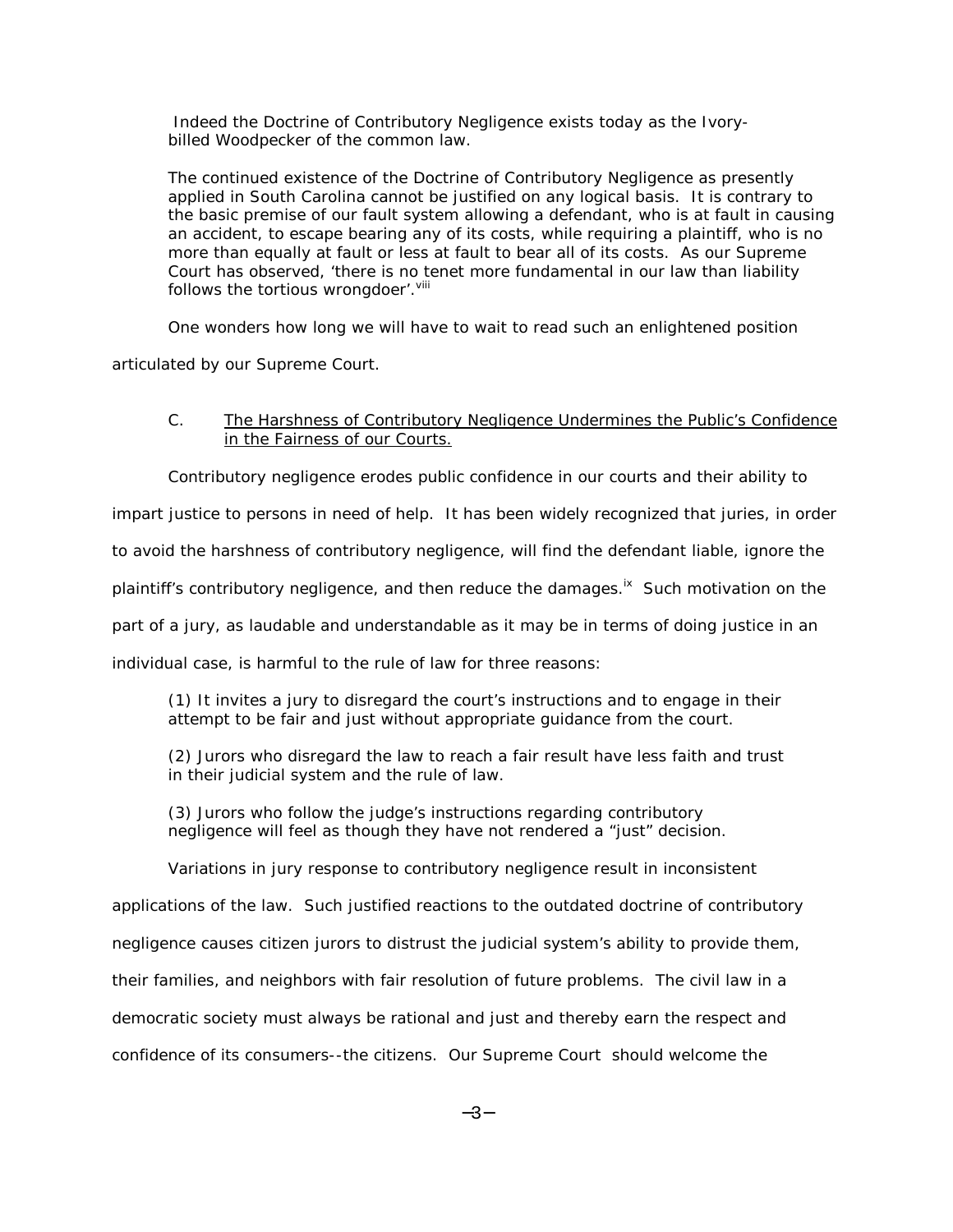opportunity to examine these important issues after full briefing, debate and consideration of the public interest.

# II. THERE IS NO SOUND RATIONALE FOR THE CONTINUED ADHERENCE TO THE DOCTRINE OF CONTRIBUTORY NEGLIGENCE

### A. Brief History of Contributory Negligence in North Carolina

Our state Supreme Court is cited as having adopted the doctrine of contributory negligence as a complete bar to a plaintiff's recovery, essentially in dicta, in an 1869 opinion, Morrison v. Cornelius.<sup>[x](#page-10-0)</sup> In Morrison, the plaintiff sued for value of cattle that died after drinking poisonous liquid left behind when the defendants abandoned a saltpetre manufacturing plant to escape from Union troops. Although this case is cited as the origin of our contributory negligence rule, the Court concluded in Morrison that under the facts, the defendants owed no duty to the cattle owner and therefore the question of negligence was not properly submitted to the jury. In dicta, this Court briefly discussed the rationale for contributory negligence: "[w]e have examined with care some of the leading American and English authorities and in the midst of various conflicting views, we think they establish some general uniform rules on the subject."<sup>xi</sup>

Contributory negligence was therefore adopted in North Carolina because it was the "generally uniform" rule at the time of the Morrison decision. Our Supreme Court has never examined the rationale for following the doctrine of contributory negligence. The initial reason for its adoption (that it was the majority rule) ceased to be true long ago and our Court should recognize this and join the other 46 states that have already adopted comparative negligence. As stated by Chief Judge Sanders, writing for the South Carolina Court of Appeals, in Langley v. Boyter: <sup>[xii](#page-10-0)</sup>

The doctrine [of contributory negligence] has long since been abandoned virtually everywhere it was once recognized, including in England, the country of its birth. Prosser, Comparative Negligence 466-467.

B. The Historical Reasons for Contributory Negligence are no longer valid.

−4−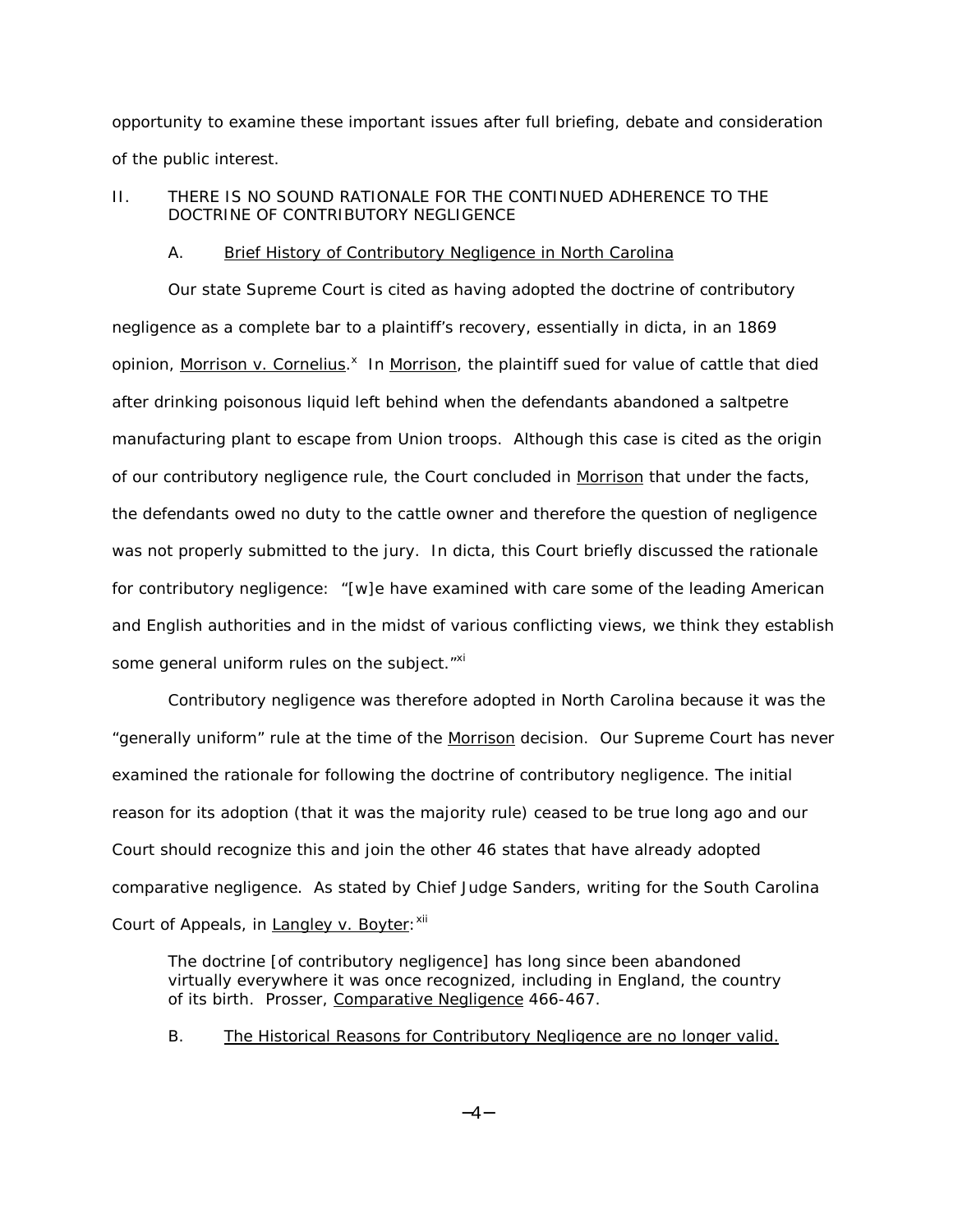The apparent rationales offered by some early North Carolina cases no longer justify the doctrine of contributory negligence. The three historical rationales for contributory negligence are: (1) the injured party brought the injury upon himself, (2) there were no rules for apportioning the damages when multiple parties were at fault, and (3) the rule was apparently followed by a majority of jurisdictions at that time.<sup>[xiii](#page-10-0)</sup>

These reasons no longer justify the continued application of contributory negligence in light of changes that have occurred in society and in the law since Morrison v. Cornelius. There is no logical rationale for depriving an injured plaintiff of any recovery simply because of some slight negligence, while allowing the other negligent party to avoid responsibility completely. Such a rule is contrary to the principal of personal responsibility.

The success of comparative negligence in other states now provides a wealth of experience and guidance with which to evaluate the relative fault and to assess damages fairly. Well-recognized rules exist for apportioning damages to reflect comparative fault and our state's trial courts are already called upon to apply the doctrine of comparative negligence in some situations. A plaintiff in North Carolina seeking redress under the Federal Employer's Liability Act, Xiv or under Admiralty Law does not face a complete bar if found to be negligent. Both of those federal statutes have embraced the doctrine of comparative negligence. Additionally, claims are sometimes tried in which another state's law regarding comparative negligence must be applied. $x^2$ 

And finally, Forty-six states have now recognized this obvious truth. *Stare Decisis* does not justify the continued injustice of the doctrine.

### C. Our Supreme Court has the Authority to Abolish Contributory Negligence Because it is a Doctrine of Common Law.

Since contributory negligence is a doctrine of common law that has not been codified, it may be changed by the North Carolina Supreme Court. This has been discussed

−5−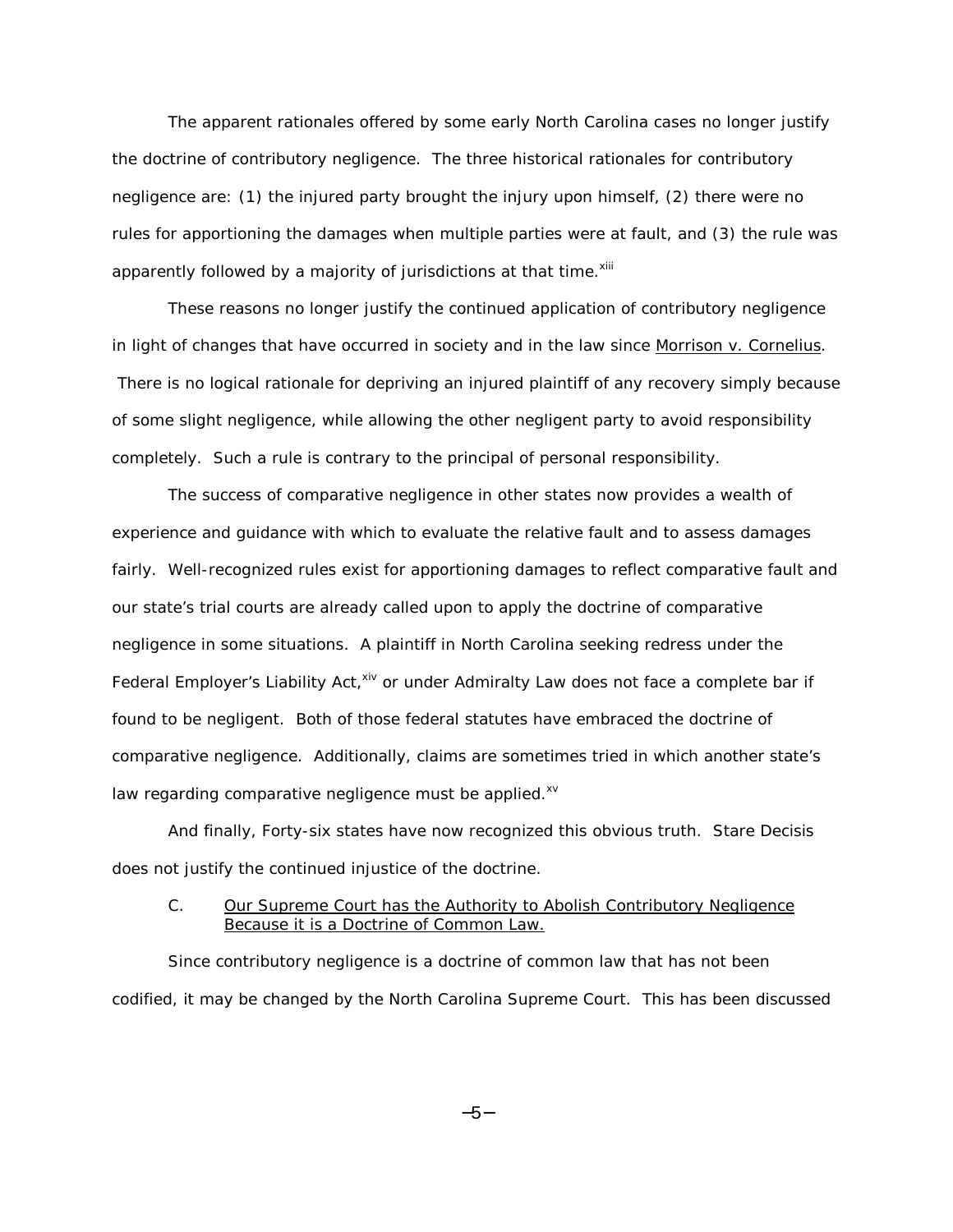in two prominent rulings in the North Carolina Court of Appeals, Bosley, *supra* and Bowden

*supra.* Judge Wynn, writing for the court in Bosley, stated,

From the outset, we recognize that there are serious questions regarding the validity of the doctrine of contributory negligence as evidenced by the fact that forty-six states have abandoned the doctrine in favor of comparative negligence... We first further acknowledge that the United States Supreme Court has described contributory negligence as a 'discredited doctrine which automatically destroys all claims of injured persons who have contributed to their injuries in any degree, however slight.' Pope and Talbert, Inc. v. Hawn, 346 U.S. 406, 409, 74 S.Ct. 202, 205, 98 L.Ed. 143, 150 (1953). *The doctrine of contributory negligence, which is a creature of common law followed in this State since Morrison v. Cornelius,63 N.C. 346 (1869), remains the law of this State until our Supreme Court overrules Morrison.* (emphasis added) See Corns v. Hall, 112 N.C. App. 232, 435 S.E.2d 88 (1993); see also Cannon v. Miller, 313 N.C. 324, 327 S.E.2d 88 (1985). It is also clear that although there is no statutory basis for the doctrine of contributory negligence in North Carolina, the General Assembly, in the face of inaction by our Supreme Court, could chose to adopt a system of comparative negligence.<sup>[xvi](#page-10-0)</sup>

D. *Stare Decisis* Should Never Impede Improvements in Law.

*Stare Decisis* does not prevent legal reform when experience and reason propel our

court to conclude that reform is needed. The North Carolina Supreme Court has said

"nothing is settled until it is settled right.["xvii](#page-10-0) Nor should our Supreme Court apply *Stare* 

*Decisis* "when it results in perpetuation of error or grievous wrong."<sup>xviii</sup> Justice Southerland,

writing for the United States Supreme Court in 1933 said:

To say that the courts of this country are forever bound to perpetuate such of its rules as, by every reasonable test, are found to be neither wise nor just, because we have once adopted them as suited to our situation and institutions at a particular time, is to deny to the common law in the place of its adoption a 'flexibility and capacity for growth and adaptation' which was 'the peculiar boast and excellence' of the system in the place of its origin. $x$ <sup>[xix](#page-10-0)</sup>

In recognition of the principal that *Stare Decisis* should never impede the evolution of

justice, the Supreme Courts of South Carolina, Tennessee, West Virginia, Kentucky, Florida,

Iowa, Montana, Michigan, New Mexico, Illinois, California and Alaska have all abandoned the

common law doctrine of contributory negligence and embraced the more just doctrine of

comparative negligence.<sup>[xx](#page-10-0)</sup>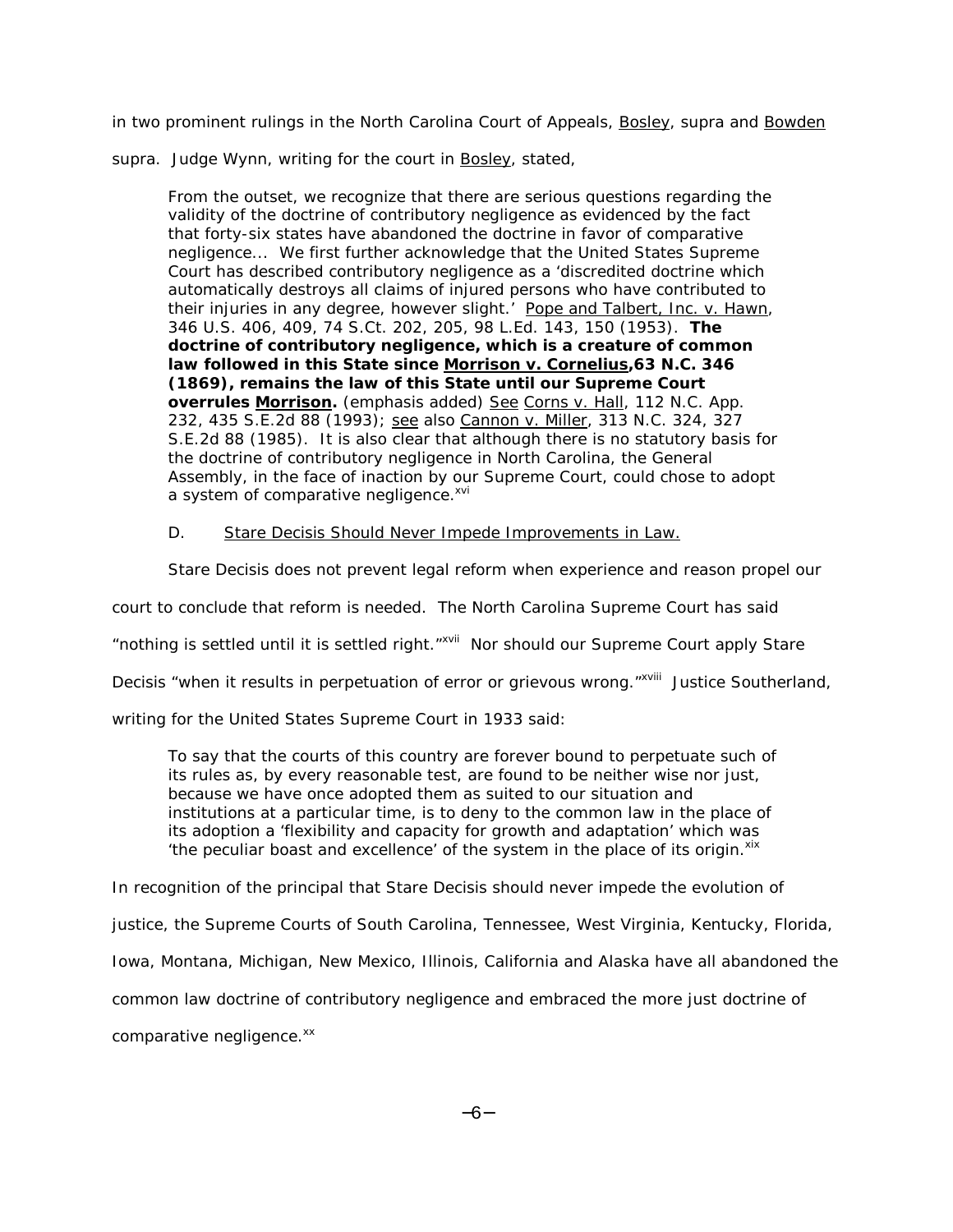The Supreme Court of Kentucky, adopting comparative negligence, stated:

But the doctrine of *Stare Decisis* does not commit us to the sanctification of ancient fallacy... '*Stare Decisis* does not preclude the change. That principle does not require blind imitation of the past or adherence to a rule...we must reform common law doctrines that are unsound and unsuited to present conditions'.<sup>xxi</sup>

#### III. ADOPTION OF COMPARATIVE NEGLIGENCE WOULD CONSERVE JUDICIAL RESOURCES

Comparative negligence would eliminate the tremendous waste of judicial resources spent on interpreting and applying the patchwork of exceptions to contributory negligence. Courts have reacted to the harshness of contributory negligence by creating exceptions to avoid its application. This approach further complicates the law, increases the appellate case load, and results in the unfair treatment of similarly situated plaintiffs. For example, North Carolina courts have long recognized that contributory negligence is not a bar to recovery when the defendant's conduct rises to the level of gross negligence. This exception essentially allows juries to compare the relative negligence of the parties: when the defendant's conduct is particularly egregious, the plaintiff is not barred from recovery.

However, the doctrine of gross negligence remains an "all or nothing" proposition which often fails to achieve a fair and equitable result, unless the jury chooses to ignore the law as given by the court. Although the doctrine may allow a plaintiff to overcome the bar of contributory negligence, it still does not permit the jury to weigh and balance the respective negligence of the parties in awarding damages. A defendant who is grossly negligent pays for all of the plaintiff's damages, even when those damages were caused in part by the plaintiff's negligence.

Another common law doctrine created to avoid contributory negligence is "last clear chance." Our own Court of Appeals has acknowledged the criticism of last clear chance as a cumbersome and complicated method to avoid the harshness of contributory negligence. Judge Lewis, writing for the Court of Appeals of North Carolina in Bowden v. Bell, recognized this criticism:

−7−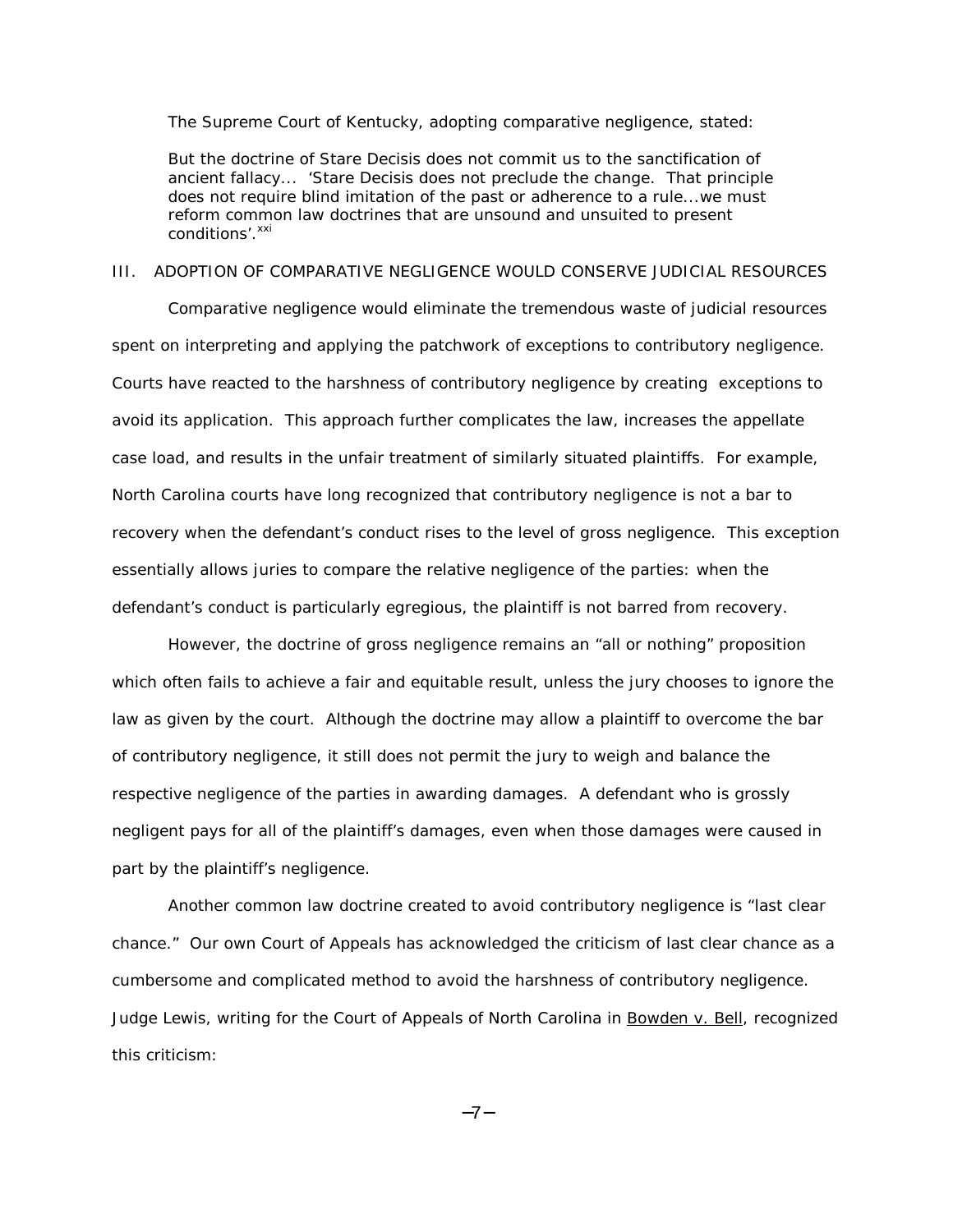We note from the outset that the doctrines of contributory negligence and last clear chance have been sharply criticized. In fact, forty-six states have abandoned the doctrine of contributory negligence in favor of comparative negligence. Bosley v. Alexander, 114 N.C. App. 470, 471, 442 S.E.2d 82, 83 (1994). In this state, in 1981, the Legislative Research Commission recommended to the General Assembly that it abolish the doctrines of contributory negligence and last clear chance by enacting the Commission's Proposed Statute on Comparative Fault. *North Carolina Legislative Research Comm'n Rep. to the 1981 General Assembly of North Carolina, Laws of Evidence and Comparative Negligence* (1981). The Commission noted that 'general agreement exists that courts have utilized special devices, such as last clear chance,...primarily to mitigate against the harshness of the contributory negligence rule.' Id. at 6. See also W. Page Keeton, et al., Prosser and Keeton on the Law of Torts, §66, at 463-64 (5th Ed. 1984) ("no very satisfactory reason for the rule [of last clear chance] ever has been suggested... The real explanation would seem to be a fundamental dislike for the harshness of the contributory negligence defense.") $^{xxii}$ 

Prosser has concluded that this exception has resulted in enormous confusion among and within the various states.<sup>xxiii</sup>

As long as our courts continue to apply this outdated and criticized barrier to justice, our citizens who have been injured by the carelessness of others will suffer an uncertain fate when going to court. Some will have a jury disregard the law and apply a type of comparative negligence of the jury's unguided creation in their effort to be fair. Others will leave with no help from the halls of justice. It is our mission to continue to fight this doctrine and regain the public's confidence in our courts.

−8−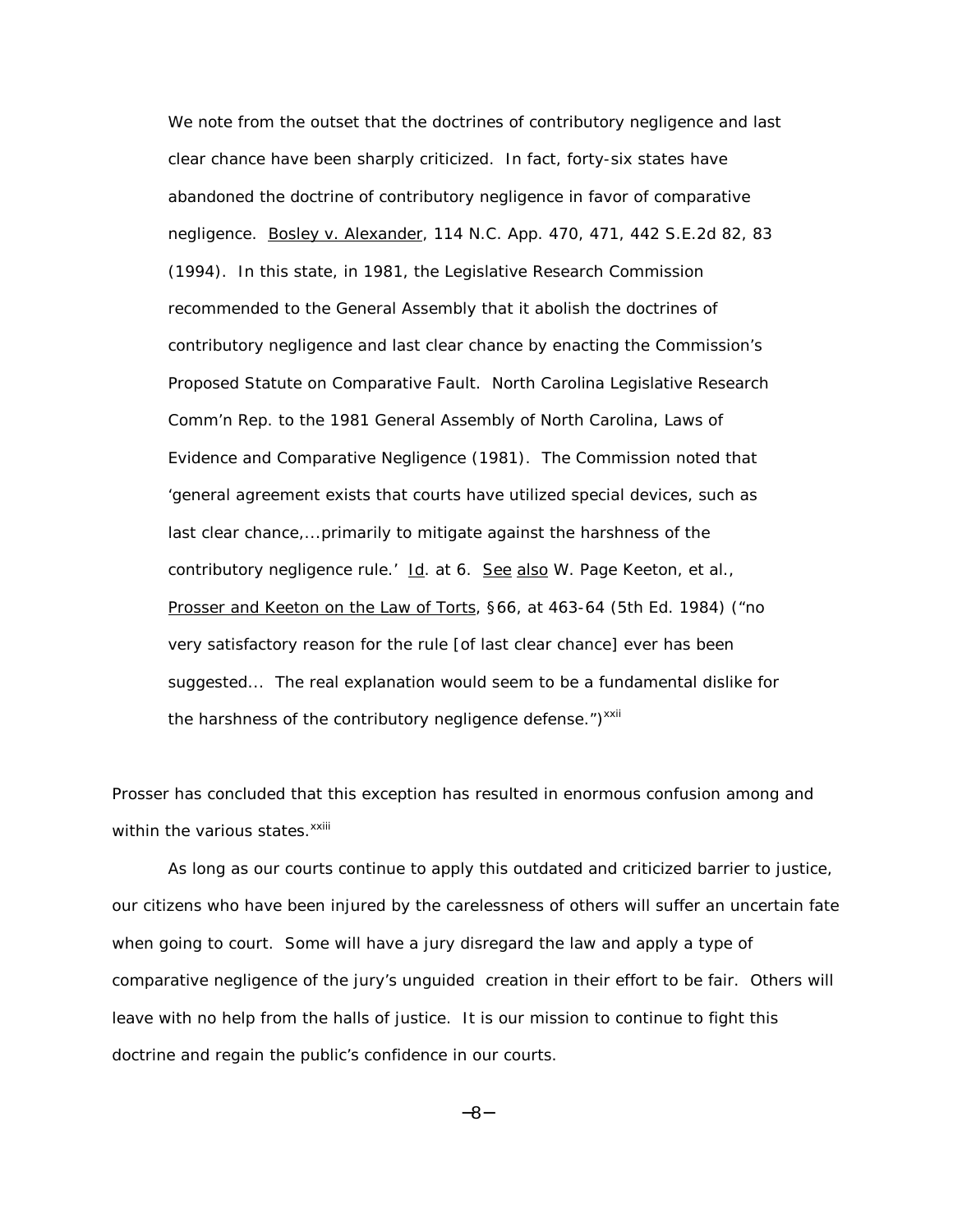i.The four states which continue to recognize contributory negligence as a complete bar to recovery are Alabama, Maryland, North Carolina and Virginia. See Henry Woods, Comparative Fault, §1.11(2nd Ed. 1987 and cum. supp. 1994).

ii.See Steven Gardner, Contributory Negligence, Comparative Negligence, and Stare Decisis in North Carolina, 18 Campbell L. Rev. 14 (1996); William L. Prosser, Comparative Negligence, 51 Mich. L. Rev. 465 (1953); Robert E. Keeton, Creative Continuity in the Law of Torts, 75 Harv. L. Rev. 463 (1962), Fleming and Gray, Four, The Law of Torts, §22.1(2nd ed. 1986 and cumm. supp. 1993).

iii. McIntyre v. Balentine, 833 S.W.2d 52 (Tenn. 1992), Nelson v. Concrete Supply Co., 339 S.E.2d 783 (S.C. 1991), Hilen v. Hays, 673 S.W.2d 713 (Ky. 1994), Bradley v. Appalachian Power Co., 256 S.E.2d 879 (W.Va. 1979).

iv. The North Carolina Supreme Court recently heard an appeal in Yancey v. Lea, 354 N.C. 48, 550 S.E.2d 155(2001), on the issue from the dissent in the Court of Appeals, 139 NC App 76, 532 S.E.2d 560, on the failure of the trial court to instruct on gross negligence to overcome contributory negligence. In that case, plaintiff (William S. Mills as counsel) requested the trial judge to give a jury instruction on comparative negligence, which was denied. The Court of Appeals opinion stated that despite what their personal opinions may be, they were compelled to follow the law as established by the Supreme Court and affirmed. The Supreme Court, despite the fact that a mandatory appeal existed on the failure to give the gross negligence instruction, denied the petition for discretionary review on the failure to give the comparative negligence instruction. 352 N.C. 683, 545 S.E.2d 729 (2000) This is the most recent opportunity declined by our Supreme Court to move our State into the majority of jurisdictions.

v.See Steven Gardner, Contributory Negligence, Comparative Negligence, and Stare Decisis in North Carolina, 18 Campbell L. Rev. 14 (1996), Fn 2.

vi.See William L. Prosser, Comparative Negligence, 51 Mich. L. Rev. 465, 469 (1953).

vii.See Bradley, supra. at 883.

viii.325 S.E.2d 550, 562 (1984). The Langley opinion is an excellent review of the history of contributory negligence, its flaws and the damage it has caused to jurisprudence. It likewise traces the history of comparative negligence and analyzes its strengths. When the South Carolina Supreme Court adopted comparative negligence in Nelson v. Concrete Supply Co., 399 S.E.2d 783 (1991), in a one-page opinion Chief Justice Gregory writing for the South Carolina Supreme Court simply made reference to Langley v. Boyter for "an exhaustive analytical discussion of the history and merits of comparative negligence." Nelson at 784.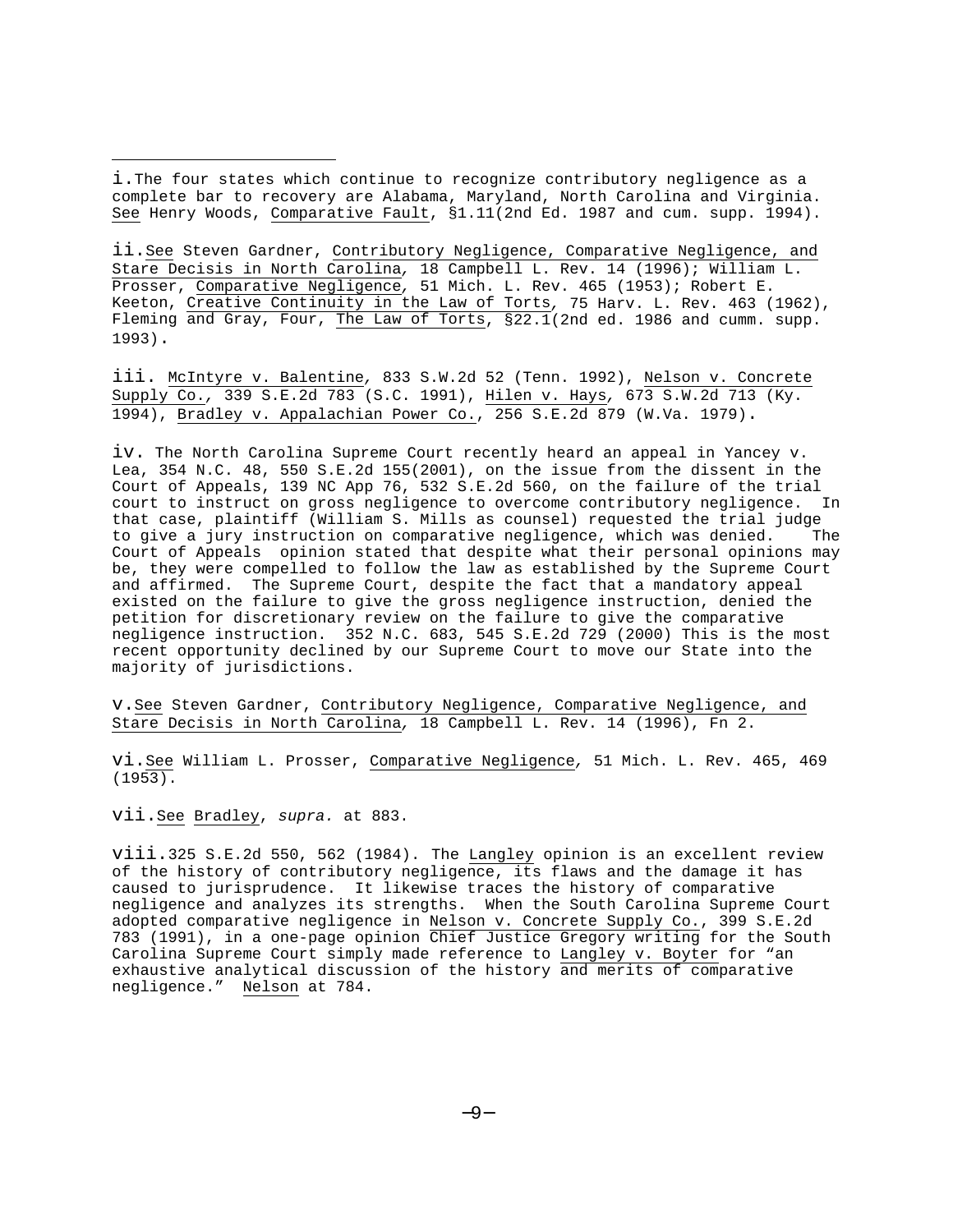ix.See Robert E. Keeton, Creative Continuity in the Law of Torts, 75 Harv. L. Rev. 463, 505 (1962); Prosser, note 7 at 469; Comments on Maki v. Frelk - Comparative versus Contributory Negligence: Should the Court or Legislature Decide?, 21 Vand. L. Rev. 889 (1968).

x. 63 N.C. 346 (1869). See, e.g., Bowden v. Bell, 116 N.C. App. 64, 67, 446 S.E.2d 816, 819 (1994), Bosley v. Alexander, 114 N.C. App. 470, 471, 442 S.E.2d 82, 83 (1994) (citing Morrison as the case that adopted contributory negligence in North Carolina).

xi. Id. at 345.

xii. 325 S.E.2d 550, 556 (1984).

xiii.See, e.g., Manly v. Wilmington and Weldon Railroad, 74 N.C. 655, 659 (1876) ("the injured party must be taken to have brought the injury upon himself" and noting that there was no rule to determine how to apportion damages when both parties are at fault), Walker v. Reidsville, 96 N.C. 382, 384 (1887) ("no rule can be devised to determine how much of the damage is attributable to the one party and how much to the other.")

xiv. 45 U.S.C.A. §51. An example is Keith v. Norfolk Souther Railway Co., 9 N.C. App. 198, 175 S.E.2d 778 (1970).

xv. See McFarland v. Cromer, 117 N.C. App. 678, 453 S.E.2d 527 (1995); Bondreau v. Baughman, 332 N.C. 331, 368 S.E.2d 849 (1988).

xvi. Bosley, 114 N.C. App. 470, 471, 442 S.E.2d 82, 83.

xvii. Sidney Spitzer and Co. v. Commissioners of Franklin County, 186 N.C. 30, 32, 123 S.E.2d 636, 638 (1924).

18. See Wiles v. R. Welparnel Construction Co., Inc., 295 N.C. 81, 85, 243 S.E.2d 756, 758 (1978).

xix. Funk v. United States,290 U.S. 371, 54 S.Ct. 212, 216, 78 L.Ed. 369 (1933).

xx.Kaatz v. Slate, 540 P.2d 1037 (Alaska 1975); Li v. Yellow Cab Co., 532 P.2d 1226 (Calif. 1975); Hoffman v. Jones, 280 So.2d 431 (Fla. 1973); Alvis v. Ribar, 421 N.E.2d 886 (Ill. 1981); Goetzrnan v. Wichern, 327 N.W.2d 742 (Iowa 1982); Hilen v. Hayes, 673 S.W.2d 713 (Ky. 1984); Placek v. City of Sterling Heights, 275 N.W.2d 511 (Mich. 1979); Gustafson v. Benda, 661 S.W.2d 11 (Mo. 1983); Scott v. Rizzo, 634 P.2d 1234 (N.M. 1981); McIntyre v. Balentine, 833 S.W.2d 52 (Tenn. 1992); Nelson v. Concrete Supply Co., 399 S.E.2d 783 (S.C. 1991); Bradley v. Appalachian Power Co., 256 S.E.2d 879 (W.Va. 1979).

xxi. Hilan v. Hayes, 673 S.W.2d 713, 717, quoting in part Goetzrnan v. Wichern, 327 N.W.2d 742 (Iowa 1983).

xxii. Bowden v. Bell, 116 N.C. App. 64, 67, 446 S.E.2d 816, 819 (1994)